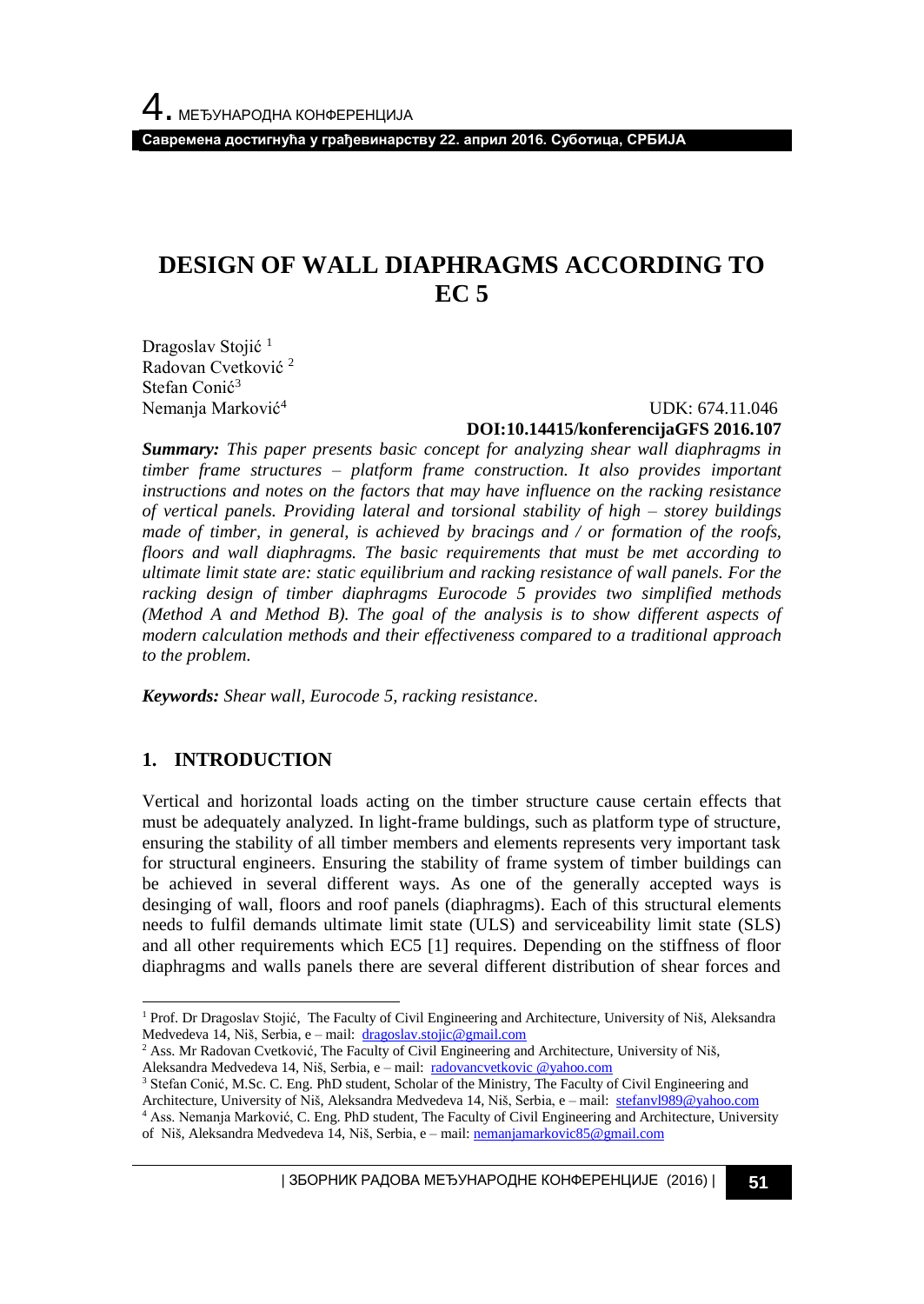## $4<sup>th</sup>$ INTERNATIONAL CONFERENCE

#### **Contemporary achievements in civil engineering 22. April 2016. Subotica, SERBIA**

failure mechanisms. Horizontal loads, such as wind and earthquakes, can cause shear, overturning (tilting) and sliding of the vertical panels (Fig. 1). These are the basic forms of loss of local stability of timber shear walls. The combination of these mechanisms of fracture and instability are also possible. Shear walls usually consist of lumber framing, connections, and panel sheathing attached with nails or screws (or any other dowel-type of fasteners). The panels must be made from sheets of wood based panel products compliant with EN 13986 [3] and, in the case of LVL panels, with EN 14279 [4]. Thickness of sheathing directy depends of the spacing betwen vertical studs and the desired racking resistance of wall.



*Figure 1. Sliding, overturning (tilting), and racking of timber shear-walls*

According to EC5[1] the racking resistance of wall shall be determinated either by test (EN594) or by calculations, employing appropriate analytical methods or design models. European regulations [1] prescribes two alternative simplified methods of calculation and design of wall diaphragms.

## **2. SIMPLIFIED ANALYSIS OF WALL DIAPHRAGMS – METHOD A**

These method should only be applied to wall panels with a tie-down on their end, that is the vertical member at the end directly connected to the construction below. The design racking load-carrying capasity of timber wall made up of several wall panels should be calculated according to following equations:

$$
F_{v, Rd} = \sum F_{i, v, Rd}
$$
 (1)

$$
F_{i,v,Rd} = \frac{F_{f,Rd} \cdot b_i \cdot c_i}{s} \tag{2}
$$

where,  $F_{i, v, Rd}$  the design racking load-carrying capacity of each panel against a horizontal force  $F_{i,v,Ed}$  according to fig.2.

 $F_{f, Rd}$  - lateral design capacity of an individual fastener;  $b_i$  - wall panel width.

s - faster spacing ; 
$$
c_i = 1
$$
 for  $b_i \ge b_0$  and  $c_i = \frac{b_i}{b_0}$  for  $b_i < b_0$ ;  $b_0 = \frac{h}{2}$  (is half the

height of the timber wall panels)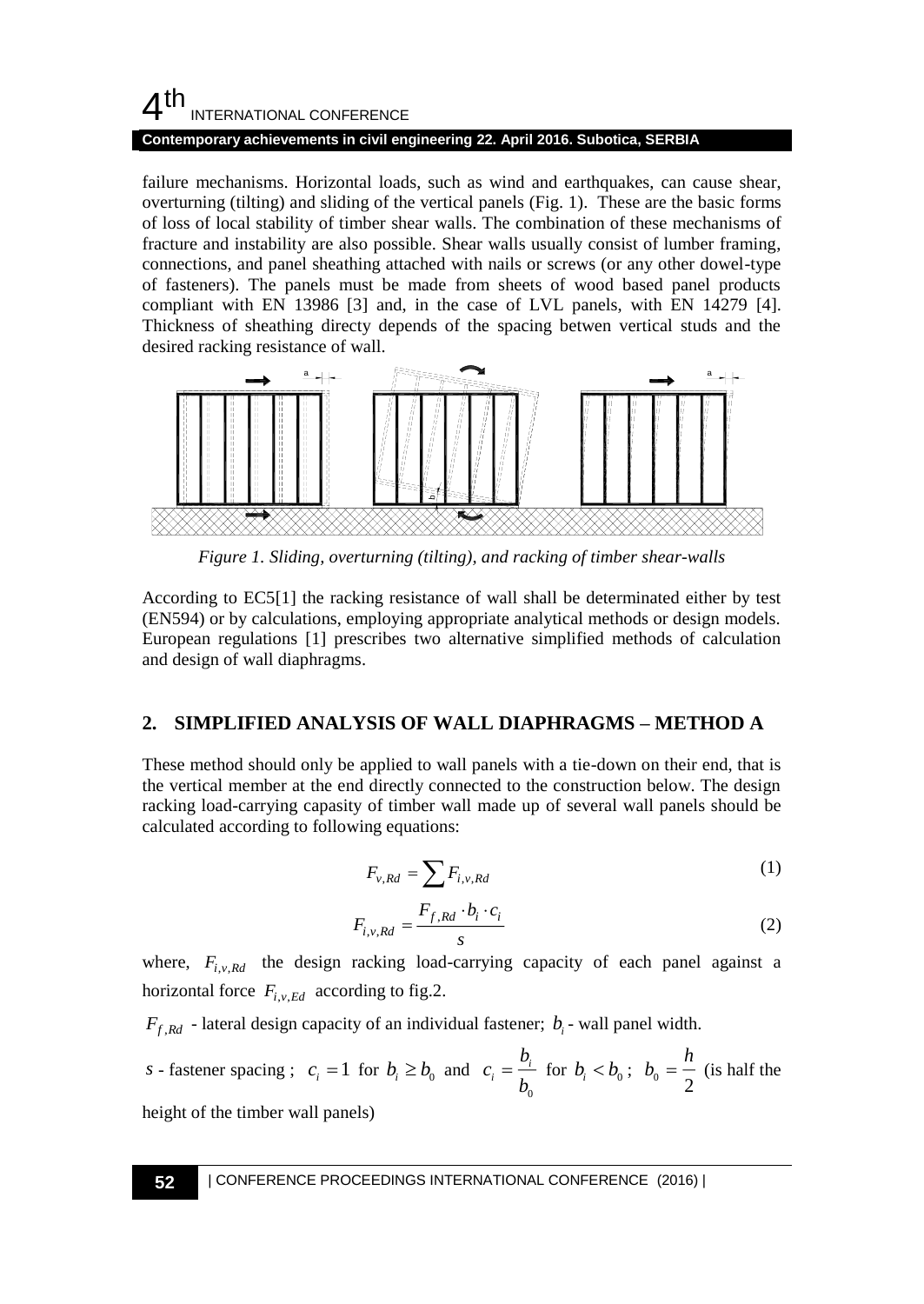# 4. МЕЂУНАРОДНА КОНФЕРЕНЦИЈА

**Савремена достигнућа у грађевинарству 22. април 2016. Суботица, СРБИЈА**



*Figure 2. Loads and forces acting on wall panel (1), framing (2), and sheet (3) [1]*

$$
F_{i,c,Ed} = \frac{F_{i,v,Ed} \cdot h}{b_i} \qquad ; \qquad F_{i,t,Ed} = \frac{F_{i,v,Ed} \cdot h}{b_i} \tag{3}
$$

The external forces (reactions) are determinated based on Figure 2. In case that wall diaphragms consist a panels which contain a door or window opening, these panels should not be considered to contribute to the racking load-carrying capacity. Special attention should be paid to the shear buckling of the sheet (OSB, Plywood…), but if the following condition are met, shear buckling of the sheet may be disregarded:

$$
\frac{b_{net}}{t} \le 100\tag{4}
$$

where:  $b_{net}$  - clear distance between studs;  $t$  - thickness of the sheet.

Also, buckling and capacity of vertical wall studs should be checked as columns subjected either to compression or combined compression and bending. In places where vertical studs are joined with bottom and top rail (horizontal members), the compression perpendicular to the grain stresses should be verify. The procedure, which EC5 recommended is method A, but final choice may be given in the National annex.

## **3. SIMPLIFIED ANALYSIS OF WALL DIAPHRAGMS – METHOD B**

The concept and formulas given in method B are based on a semiempirical theory assuming that the wall is a rigid body, which is not completely correct [2]. This simplified procedure define a wall assembly which is comprised of one or more walls with each wall formed from one or more panels. Basic form of external wall assembly is presented in Figure 3 with marked elements. The design procedure are similar to previous method with some diferences.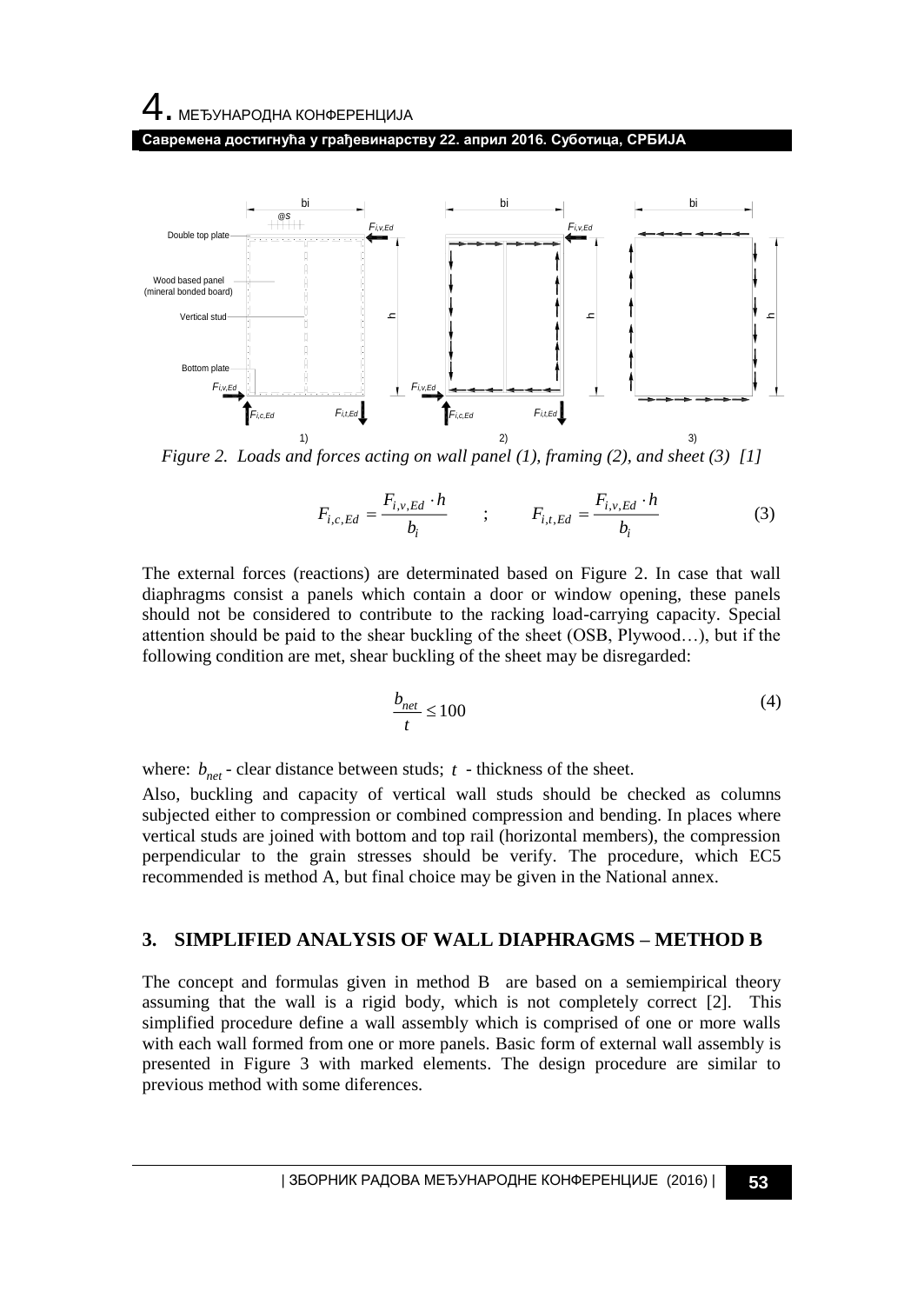## $4<sup>th</sup>$ INTERNATIONAL CONFERENCE

**Contemporary achievements in civil engineering 22. April 2016. Subotica, SERBIA**



*Figure 3. Timber wall assembly [1] Key: 1÷5 –Wall panel; 6÷8 –Wall; 9 –Wall assembly; 10– Sheet; 11–Head binder; 12–Window; 13–Door*

For wall assembly the design racking strength should be calculated as a sum of racking strength of all components (panels) (equation 1.) The racking strength of a wall *"i"* is defined by folowing equation:

$$
F_{i,v,Rd} = \frac{F_{f,Rd} \cdot b_i}{s_0} k_d \cdot k_{i,q} \cdot k_s \cdot k_n \tag{5}
$$

where:  $b_i$  is the wall panel length (in m');  $s_0$ 9, 7 *k*  $s_{0} = \frac{9,7d}{ }$  $\rho$  $=\frac{1}{\sqrt{1-\frac{1}{c}}}$  is the basic fastener spacing (in

m'); *d* is the fastener diameter (in mm);  $\rho_k$  is the characteristic density of the timber frame (in kg/m<sup>3</sup>);  $k_d$  is the dimension factor for the wall defined by:

$$
k_d = \begin{cases} \frac{b_i}{h} & \text{for } \frac{b_i}{h} \le 1, 0 \\ \left(\frac{b_i}{h}\right)^{0,4} & \text{for } \frac{b_i}{h} > 1, 0 \text{ and } b_i \le 4, 8m \\ \left(\frac{4,8}{h}\right)^{0,4} & \text{for } \frac{b_i}{h} > 1, 0 \text{ and } b_i > 4, 8m \end{cases}
$$

 $(0.083q_i - 0.0008q_i^2) \cdot \left(\frac{2.4}{h}\right)^{0.4}$ 2  $k_{i,q} = 1 + \left(0,083q_i - 0,0008q_i^2\right) \cdot \left(\frac{2,4}{b_i}\right)$  $(2.4)$  $= 1 + (0.083q_i - 0.0008q_i^2) \cdot \left(\frac{2.94}{b_i}\right)$  is the uniformly distributed load factor for

wall *"i"* and  $q_i$  is the equivalent uniformly distributed vertical load acting on the wall (in kN/m), with  $q_i \ge 0$ .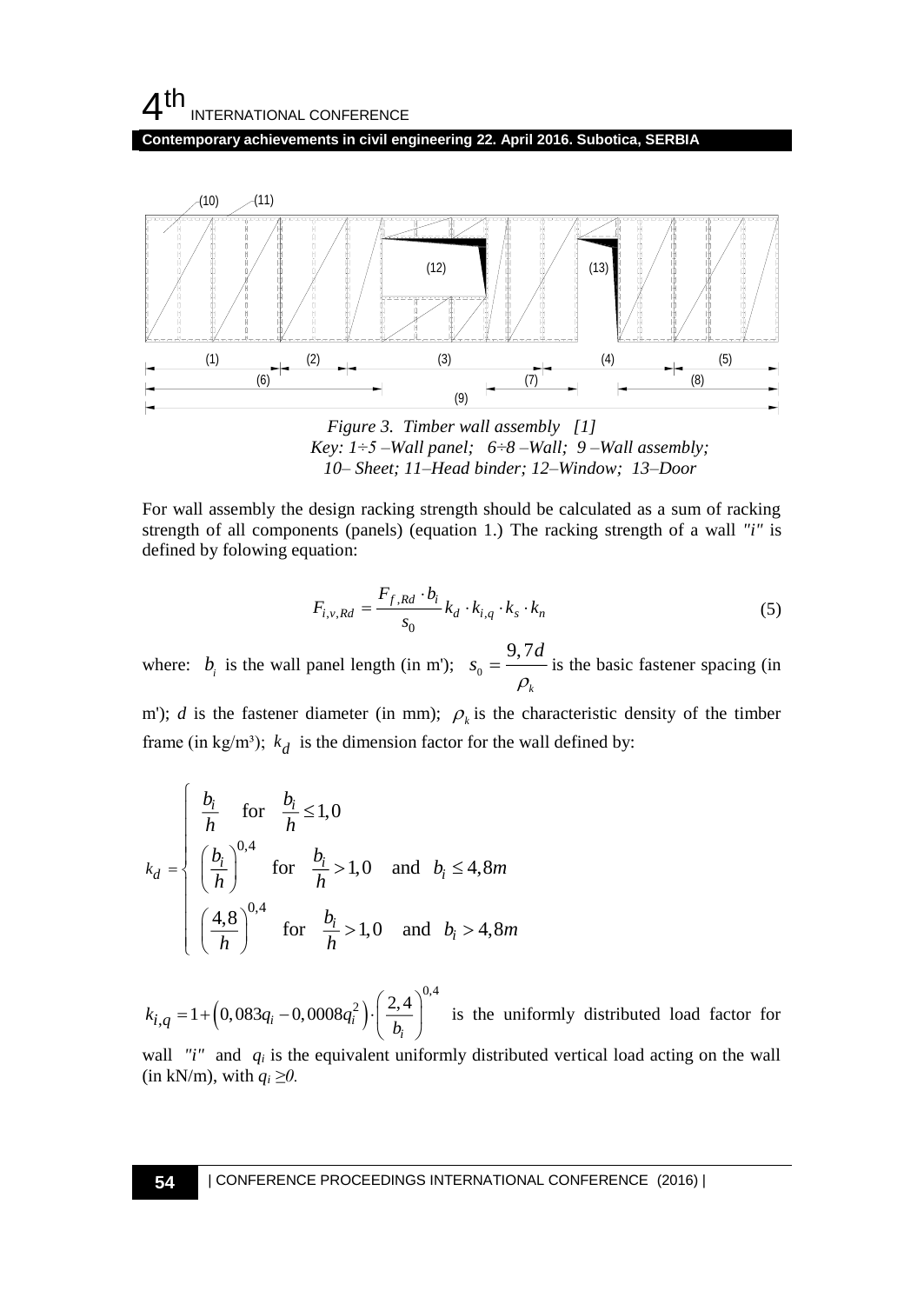$$
q_i = \frac{2 \cdot a \cdot F_{i,vert. Ed}}{b_i^2}
$$
 According to Fig.4

$$
k_s = \frac{1}{0.86 \frac{s}{s_0} + 0.57}
$$
 is the faster spacing factor  
\n
$$
k_n = \begin{cases}\n1.0 & \text{for sheating on one side} \\
\frac{F_{i,v, Rd, \text{max}} + 0.5F_{i,v, Rd, \text{min}}}{F_{i,v, Rd, \text{max}}}\n\end{cases}
$$
for sheating on both sides

where:  $F_{i,v, Rd, max}$  and  $F_{i,v, Rd, min}$  is the design racking strength of the stronger and weaker sheathing, respectively.



*Figure 4. Determination of equivalent vertical acrtion qi and reaction forces from vertical and horizontal actions [1]*

The external forces (reactions), as in the previous procedure (method A) should be determinated based on Figure 4 and equation (3). When tensile forces are transmited to the construction below, the panel should be anchored with stiff fasteners. Of course this method, like the previous one, prescribes controlling the buckling and capacity of vertical wall studs and stresses at local areas, especially the compression perpendicular to the grain. If the condition (4) is met shear buckling of the sheet may be disregarded according to EC5.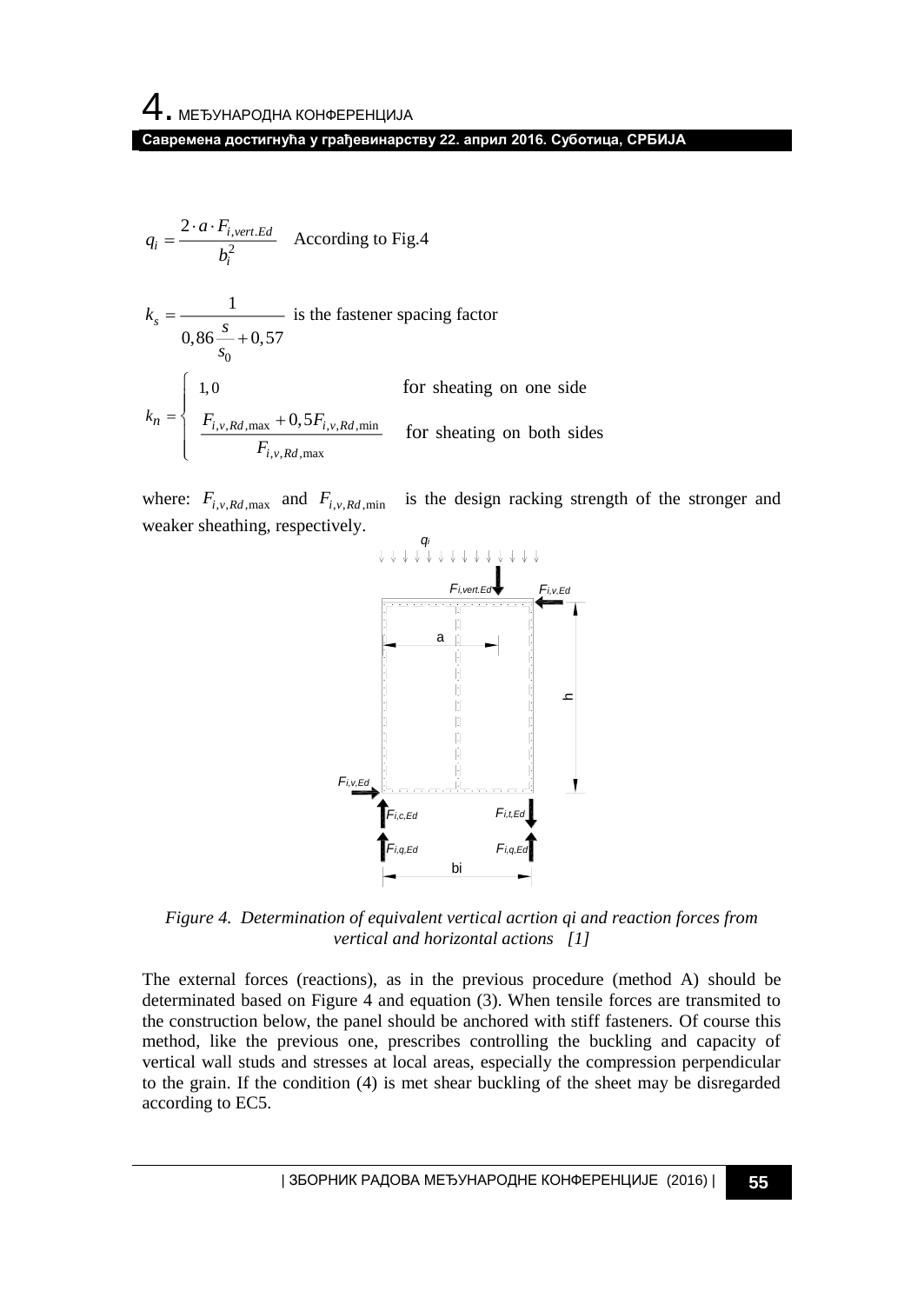$4<sup>th</sup>$ INTERNATIONAL CONFERENCE

**Contemporary achievements in civil engineering 22. April 2016. Subotica, SERBIA**

## **4. DESIGN OF VERTICAL STUD WALLS**

In general case stud walls may be subjected either to axial compression or combined compression and bending which are typically causes the wind loading. The strength of the wall is primarily derived from the studs and all concentrated loading should be located directly over the studs and not in the span area of the header plate. In cases where the sheathing material is able to provide adequate lateral restraint, the risk of buckling of the studs about the *z*–*z* axis can be ignored [5].

I. DESIGN OF STUD WALLS SUBJECTED TO AXIAL COMPRESSION a) Relative slenderness ratio  $\lambda_{rel,y} > 0.3$  and  $\lambda_{rel,z} > 0.3$ 

$$
\frac{\sigma_{c,0,d}}{k_{c,y} \cdot f_{c,0,d}} \le 1,0 \quad \text{and} \quad \frac{\sigma_{c,0,d}}{k_{c,z} \cdot f_{c,0,d}} \le 1,0 \tag{6}
$$

i.e.

$$
\sigma_{c,0,d} \leq k_{c,y} \cdot f_{c,0,d}
$$
 and  $\sigma_{c,0,d} \leq k_{c,z} \cdot f_{c,0,d}$ 

where  $\sigma_{c,0,d} = \frac{N_d}{4}$ *N*  $\sigma_{c,0,d} = \frac{N_d}{A}$  is the design compressive stress parallel to the grain; *N<sub>d</sub>* is the design axial load on the stud; *A* is the cross-sectional area;

mod  $\kappa_{sys}$   $J_{c,0}$ ,  $\sum_{c,0,d}^{\mathbf{r}} = \frac{\kappa_{\text{mod}} \cdot \kappa_{\text{sys}} \cdot f_{c,0,k}}{\gamma_m}$  $k_{\rm mod} \cdot k_{\rm sys} \cdot f_{\rm s}$  $f_{c,0,d} = \frac{\text{mod } 3}{\gamma}$  $=\frac{\kappa_{\text{mod}} \cdot \kappa_{\text{sys}} \cdot J_{c,0,k}}{m}$  is the design compressive strength parallel to the grain.

- b) Relative slenderness ratio  $\lambda_{rel,y} > 0.3$  and  $\lambda_{rel,z} \le 0.3$  $\sigma_{c,0,d} \leq k_{c,y} \cdot f_{c,0,d}$  (7)
- c) Relative slenderness ratio  $\lambda_{rel,y} \le 0.3$  and  $\lambda_{rel,z} \le 0.3$

$$
\frac{\sigma_{c,0,d}}{f_{c,0,d}} \le 1,0\tag{8}
$$

## II. DESIGN OF STUD WALLS SUBJECTED TO COMBINED BENDING (OUT OF PLANE) AND AXIAL COMPRESSION

a) Relative slenderness ratio  $\lambda_{rel,y} > 0.3$  and  $\lambda_{rel,z} > 0.3$ 

\*If the lateral torsional buckling of the stud will not arise (relative slenderness ratio for bending of each stud is  $\lambda_{rel,m} \leq 0.75$ 

$$
\frac{\sigma_{c,0,d}}{k_{c,y} \cdot f_{c,0,d}} + \frac{\sigma_{m,y,d}}{f_{m,y,d}} \le 1,0 \quad \text{and} \quad \frac{\sigma_{c,0,d}}{k_{c,y} \cdot f_{c,0,d}} + k_m \frac{\sigma_{m,y,d}}{f_{m,y,d}} \le 1,0 \tag{9}
$$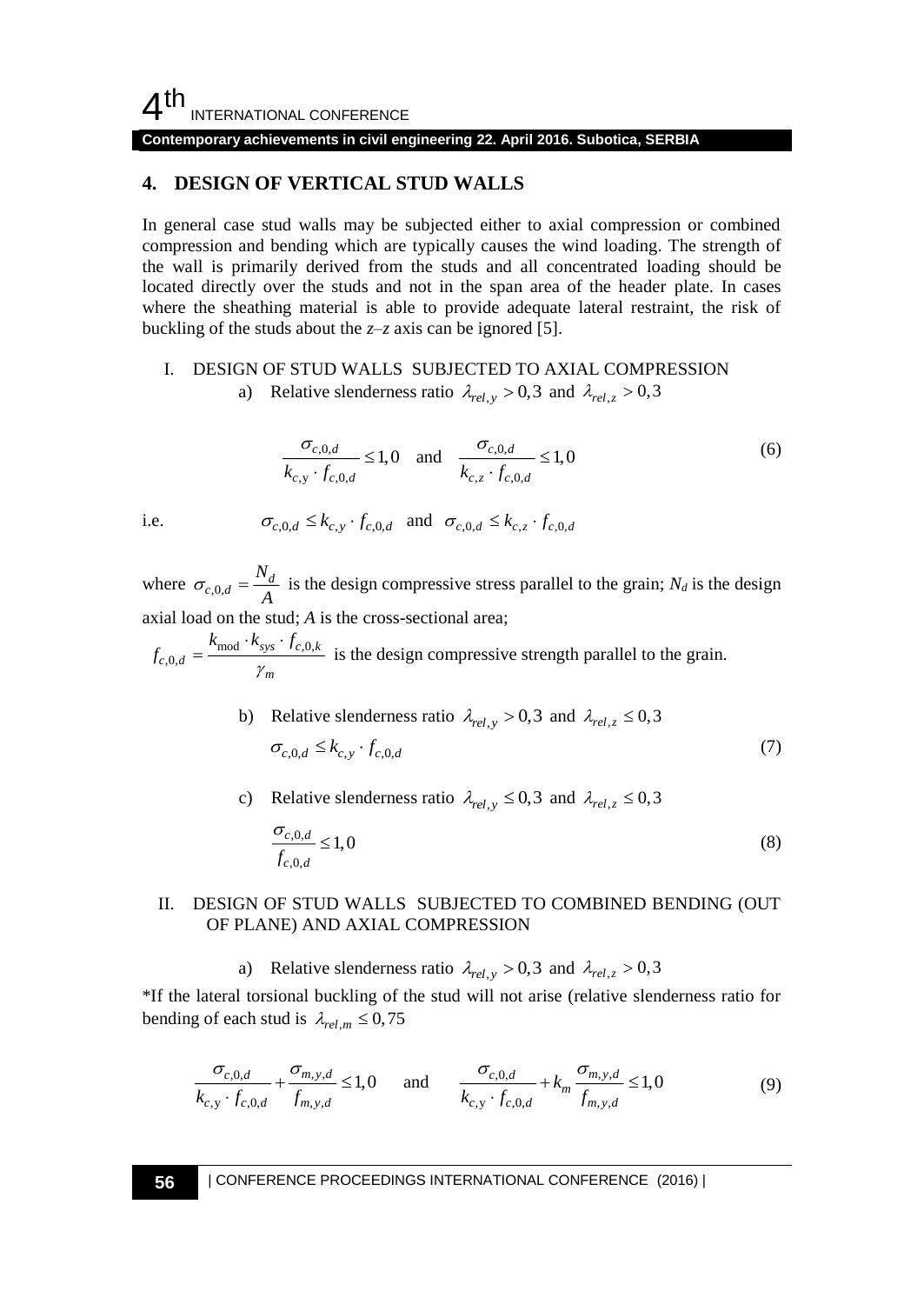4. МЕЂУНАРОДНА КОНФЕРЕНЦИЈА **Савремена достигнућа у грађевинарству 22. април 2016. Суботица, СРБИЈА**

 $\sigma_{m,z,d} = 0$ ;  $\sigma_{m,y,d} = \frac{y,a}{W} = \frac{y,a}{1+2}$  $_{y,d}$  6*M*<sub>y,d</sub>  $w_y$ <sup>*d*</sup>  $W_y$ *M*<sub>*n*d</sub> 6*M*  $\sigma_{m, y, d} = \frac{1}{W_y} = \frac{1}{b \cdot h}$ is the design bending stress about the major (y-y)

axis of the stud;

$$
f_{m,y/z,d} = \frac{k_{\text{mod}} \cdot k_h \cdot k_{\text{sys}} \cdot f_{m,k}}{\gamma_m}
$$
 is the design bending strength about major axis.

\*\*If the lateral torsional buckling of the stud can appear (relative slenderness ratio for bending of each stud is  $\lambda_{rel,m} > 0.75$ 

$$
\left(\frac{\sigma_{m,y,d}}{k_{crit} \cdot f_{m,y,d}}\right)^2 + \frac{\sigma_{c,0,d}}{k_{c,z} \cdot f_{c,0,d}} \le 1,0
$$
\n(10)

b) Relative slenderness ratio  $\lambda_{rel,y} > 0.3$  and  $\lambda_{rel,z} \le 0.3$ 

$$
\frac{\sigma_{c,0,d}}{k_{c,y} \cdot f_{c,0,d}} + \frac{\sigma_{m,y,d}}{f_{m,y,d}} \le 1,0
$$
\n(11)

c) Relative slenderness ratio  $\lambda_{rel,y} \le 0.3$  and  $\lambda_{rel,z} \le 0.3$ 

$$
\left(\frac{\sigma_{c,0,d}}{f_{c,0,d}}\right)^2 + \frac{\sigma_{m,y,d}}{f_{m,y,d}} \le 1,0\tag{11}
$$

## **5. CONCLUSION**

In the modern design of timber structures it's necessary to fulfill all the requirements that are EC5 prescribes. Regardless of the racking resistance of the timber shear walls it's always recommended to design bracings and other elements that could provide lateral stability of structure. The basic requirements that must be met according to ULS are: static equilibrium and racking resistance of wall assembly wich is shown above. Also, simplified methods "Method A" and "Method B" are presented with all relevant factors and parameters. In both cases the main concept is to determine the racking strength of single shear wall and based on this, get the total racking strength of wall assembly as a sum of all. The difference between Method A and B depends of the boundary condition being assumed. These methods, probably will be replaced in future by a unique method because in certain cases can give inaccurate results [5]. The aim of this paper is to provide important instructions and notes for analyzing shear wall diaphragms in timber frame structures (platform frame construction) and this problem bring closer to the wider professional community.